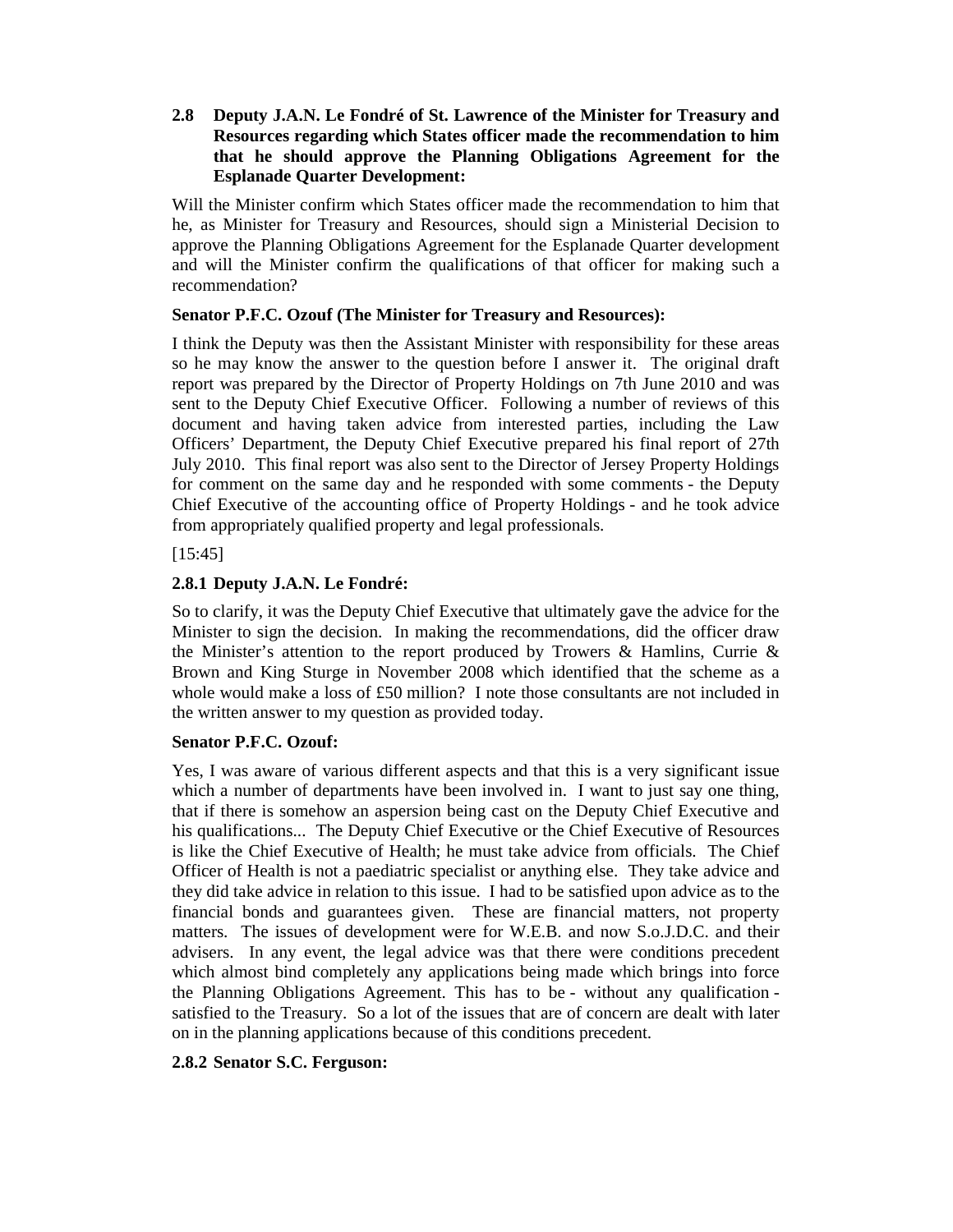The Minister says that he took advice on the proposals. He took advice from the Attorney General and the Assistant or the Acting Chief Executive. Who else did he take advice from?

#### **Senator P.F.C. Ozouf:**

There is advice and there is discussion. I take advice from the accounting officer who has an obligation to advise me in relation to a Ministerial Decision and, as the Chairman probably knows, I have a system where the accounting officer or the officer advising me initials the Ministerial box so that they are taking responsibility. So as far as advice is concerned, it is the Acting Chief Executive that advised me. Was this matter discussed with a number of different parties including Planning? I think T.T.S. (Transport and Technical Services) were involved and W.E.B. were involved. Of course, there were many discussions about that but the advice to sign was the Acting Chief Executive.

### **2.8.3 Deputy J.A.N. Le Fondré:**

So again just to make sure I am clear, the Minister did take advice and was aware that the scheme will lose £50 million to the public in signing us up as the landowner to the Planning Obligations Agreement which therefore, given his earlier statement that W.E.B. is integral to the States, would ultimately, I would have thought, leave us exposed if the thing goes belly-up. Will he arrange for the report I referred to to be released in its entirety to States Members as it was previously offered by the then Minister for Treasury and Resources in, I believe, 2008 as part of one of the debates on W.E.B.?

### **Senator P.F.C. Ozouf:**

I know the Deputy has never been a fan of Esplanade Quarter but he must ensure that I think that we are not misinformed in relation to obligations. There is no liability for the States in the planning obligation for £50 million. I have to be satisfied and the Ministerial Decision is clear. The conditions precedent says the leaseholder covenants with the Minister for Planning and the public not to submit any detailed application without the prior written consent of the Minister for Treasury and Resources which, among other things, the Minister for Treasury and Resources in his absolute discretion requires. So let us be clear. All these issues as to whether or not there would be a loss are matters for later and they would not be assigned if they were. There is an absolute conditions precedent which says if the Minister for Treasury and Resources is not satisfied there is not going to be an application even submitted. So there is no issue and I would ask the Deputy to not continue with his strong views in relation to Esplanade Square and basically worrying people to say that there is a £50 million obligation for the States. There is not.

#### **2.8.4 Deputy J.A.N. Le Fondré:**

A quick supplementary. Just to clarify, is the Minister saying there is not a loss and that was never reported and does not exist; or is there a loss on the scheme that this Assembly has previously endorsed?

#### **Senator P.F.C. Ozouf:**

As the Deputy knows, there is not currently a single developer and there would not be a loss. I would not, and I doubt whether any other Minister for Treasury and Resources would accept a £50 million loss in order to make Esplanade Square. On